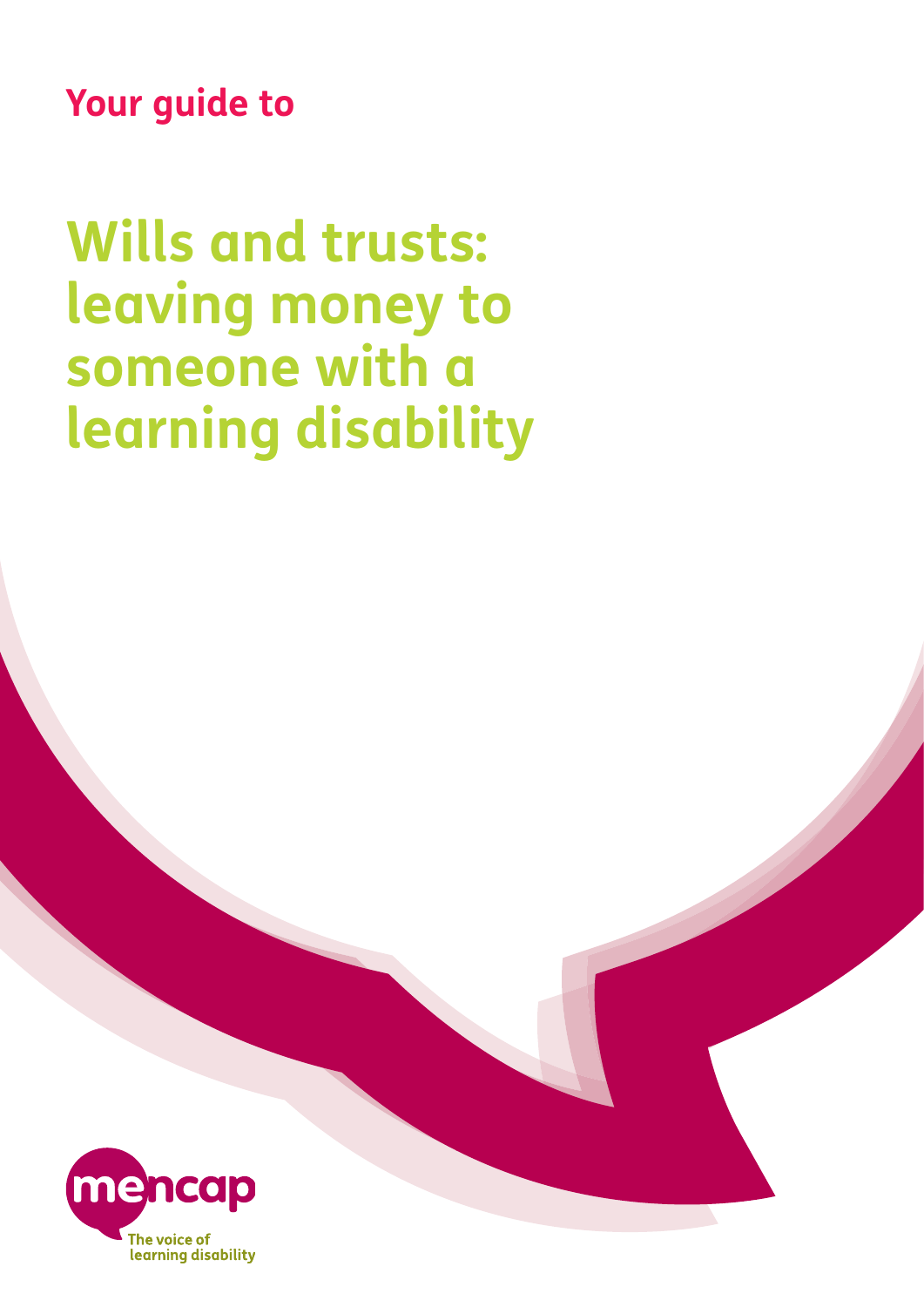#### **About this guide**

This guide has been written to give parents, family members and carers helpful information about writing a will and setting up a trust. Throughout this guide you will find links to further information, as well as stories from parents who have been through the process.

Look for the What next  $\bullet$  sign for things you can do.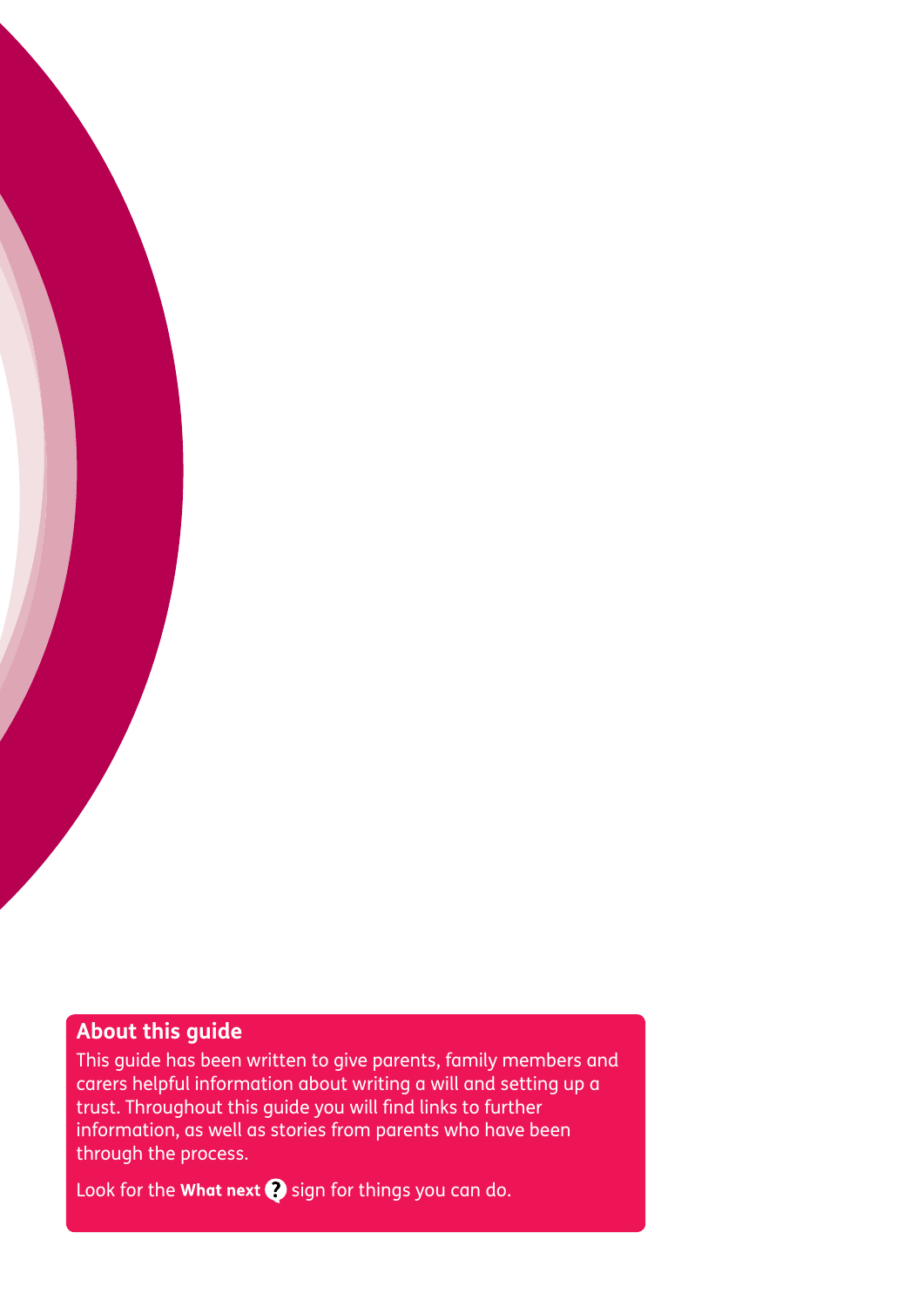# **Contents**

| Will and trusts: leaving money to<br>someone with a learning disability | 4         |
|-------------------------------------------------------------------------|-----------|
| Why make a will?                                                        | 5         |
| What do I need to consider before writing or<br>updating my will?       | 6         |
| How to find a solicitor                                                 | 7         |
| Frequently asked questions about wills                                  | 8         |
| What is a trust?                                                        | <b>10</b> |
| Why should I set up a trust?                                            | 11        |
| What duties and responsibilities<br>does a trustee have?                | 12        |
| Who can I appoint as trustees?                                          | 13        |
| How many trustees can I appoint?                                        | 14        |
| How can I tell my trustees how to<br>manage the trust?                  | 15        |
| What can I put in a trust and how much?                                 | 16        |
| What type of trust should I set up?                                     | <b>16</b> |
| <b>Mencap Trust Company Limited</b>                                     | 18        |
| Further help                                                            | 19        |
| Key words                                                               | 20        |
| Contacts                                                                | 23        |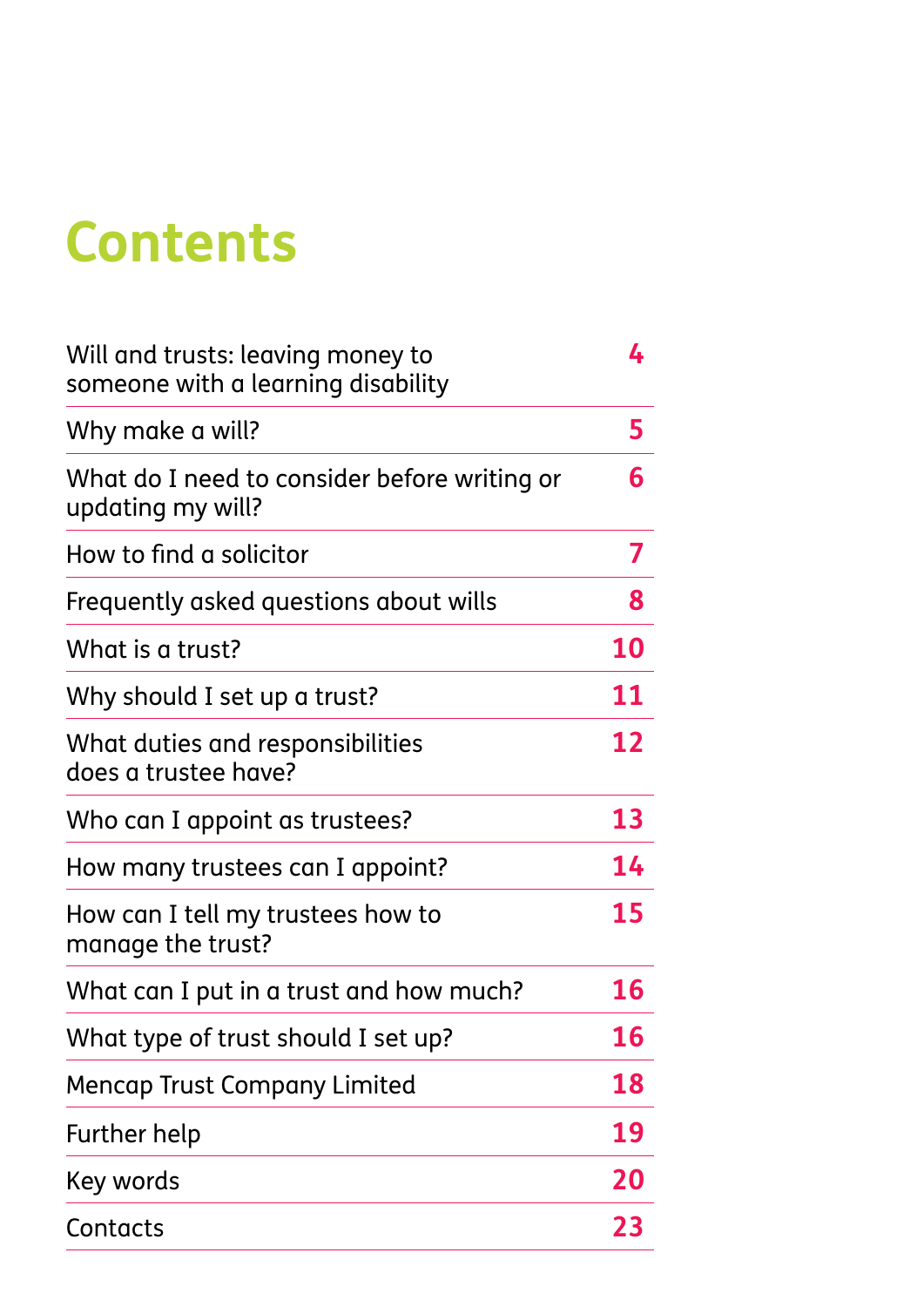# **Wills and trusts: leaving money to someone with a learning disability**

**By writing a will and setting up a trust, you can make sure that a family member or friend with a learning disability will get the financial support and protection they need after your death.**

Many parents have told Mencap that writing a will has given them extra peace of mind for the future, especially if their son or daughter is unable to look after their finances themselves.

When you are thinking about making a will, or updating an existing will, there are many things to consider, and it is always a good idea to seek professional advice at this time. You may also want to talk to other members of your family and keep them informed about your decisions.

**"I have written my will, and arranged for a discretionary trust. I hope that in the future my son will be able to stay in the family home – ideally he would like to live here independently**

**with a support package."**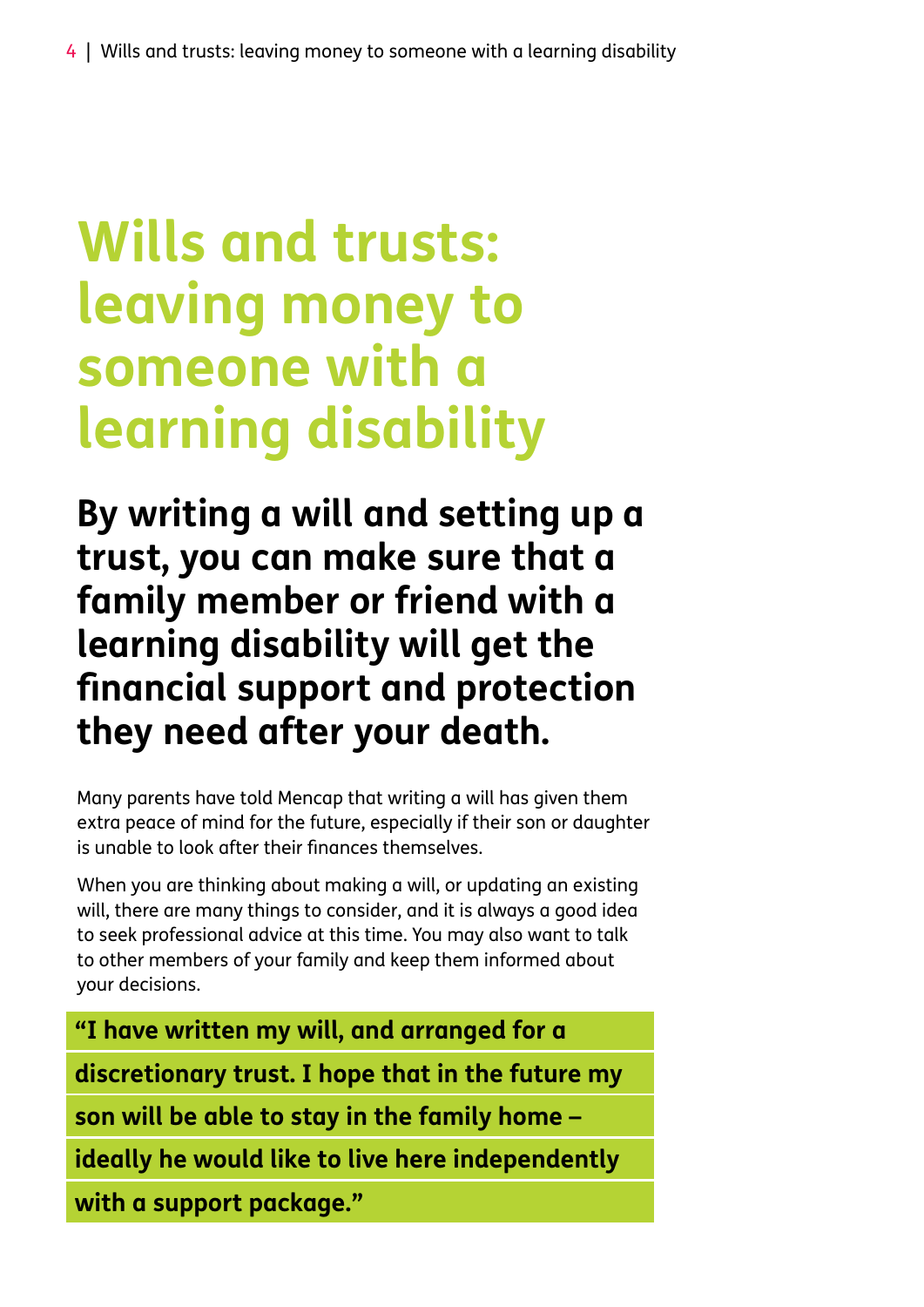

## **Why make a will?**

### **If you want to provide for the financial future of a family member or a friend with a learning disability, it is important that you make a will.**

If you don't, you will have no control over how your money and possessions (called your estate) will be shared out after your death. This might affect someone with a learning disability in your family the following ways:

- they may not get the things that you want them to have – or they may get too much money
- the money you leave may be paid to them directly even if they are unable to manage it
- it may affect their means-tested state benefits
- it may place them in a vulnerable position as others may try to take advantage of them because of their money.

By writing a will, you can make sure the people you care about will get the right financial support and protection when you die.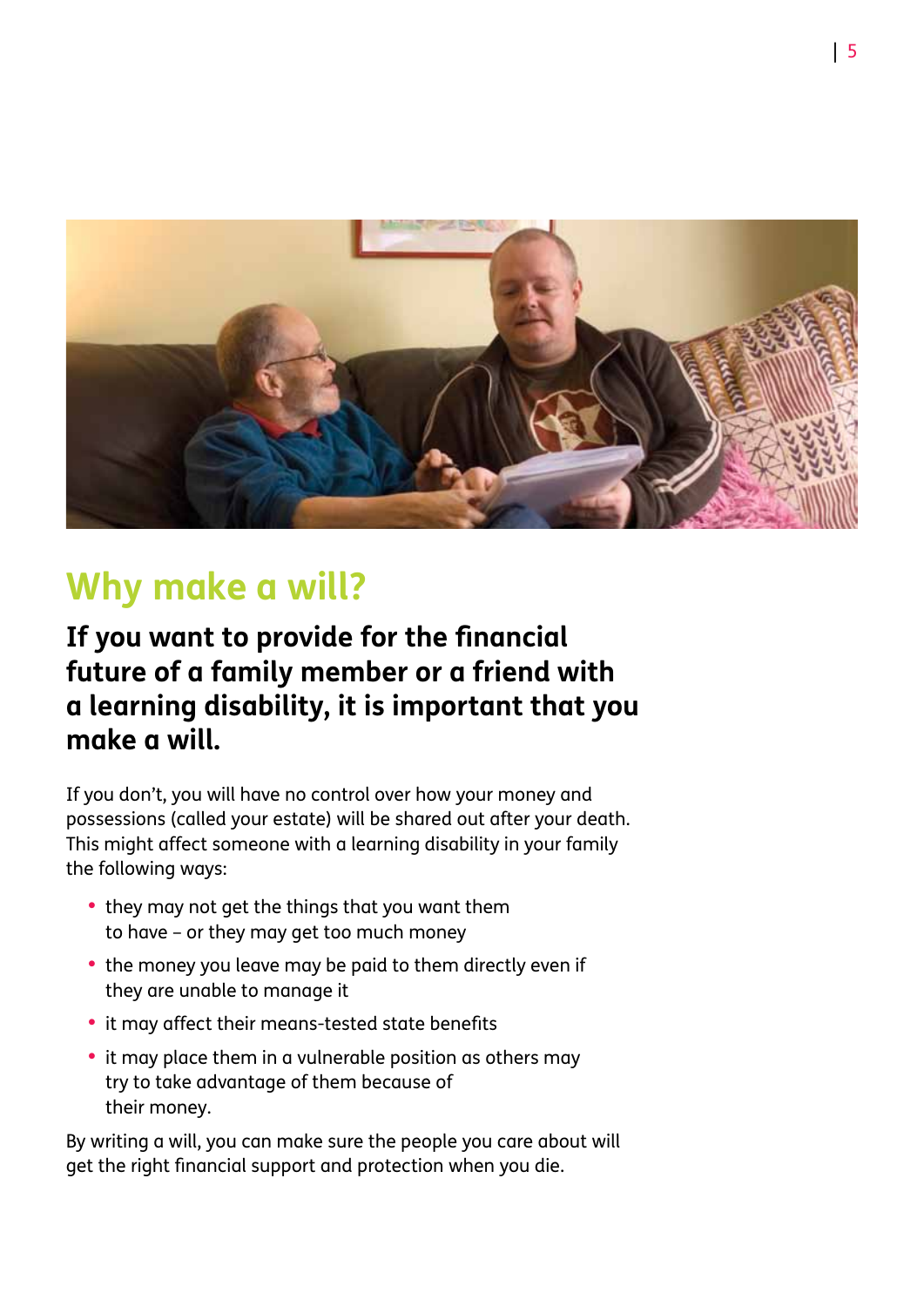## **What do I need to consider before writing or updating my will?**

### **There are a number of things you need to think about before making your will:**

#### **1. Make a rough list of everything you own**

This includes all your assets and liabilities and their value in money.

#### **2. Think about who you would like to benefit from your will and what you would like to give them**

The people who will benefit from your will are called beneficiaries. You may want to think about family members, friends and charities – any gift to charity is tax-free. You can make specific gifts such as your house, jewellery or a favourite painting, or you can make a gift of a sum of money. You can also give some or all of your estate away.

#### **"Since sorting out my will, I have absolute peace**

### **of mind for my daughter's future."**

#### **3. Think about who you would like to be the executor of your will**

An executor is the person you officially appoint to make sure that the wishes in your will are carried out.

#### **4. If your child or children are under 18, think about whether you would like to appoint a guardian for them**

A guardian is a person you officially choose to look after your children if they are under the age of 18.

#### **5. Think about whether you need to set up a trust for a family member or friend with a learning disability**

A trust is a legal arrangement that allows a person or an organisation to look after someone else's money. If you decide to set up a trust, you will need to decide who you would like to manage the trust – these people are called trustees. We will talk about trusts in more detail later in this guide.

## What next ?

**•** For more information order Mencap's 'Guide to making your will' at www.mencap.org.uk/willsandtrustspublications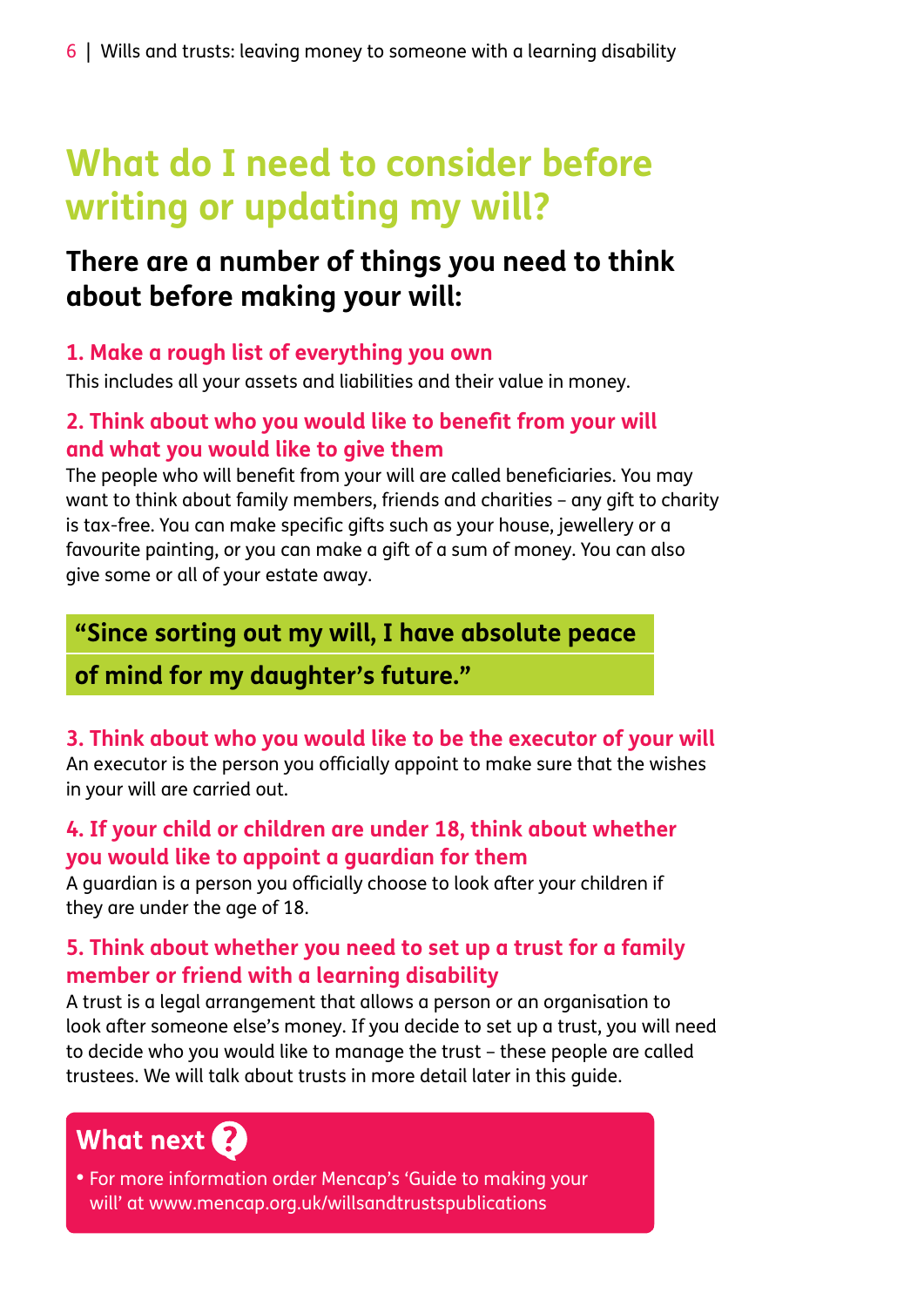## **How to find a solicitor**

**When you are thinking about writing or updating your will, it is important that you talk to a solicitor who not only knows about wills and trusts but is also aware of the concerns that you need to address in relation to your family member or friend with a learning disability.**

### What next ?

- **•** Order Mencap's list of specialist legal professionals at www. mencap.org.uk/willsandtrustspublications who have experience in wills and trusts and advising the parents of a person with a learning disability.
- **•** Contact Mencap's wills and trusts solicitor Aarti Gupta on 0207 696 5533 or email askaarti@mencap.org.uk to discuss any queries you may have. Aarti cannot write your will or set up your trust for you but she is happy to give you advice.
- **•** Order Mencap's 'Guide to making your will' at www.mencap.org.uk/willsandtrustspublications

You can also contact the following organisations for assistance in finding an experienced local solicitor:

- **The Law Society of England and Wales visit their website** at www.solicitors-online.com
- **The Society of Trust and Estate Practitioners visit their** website at www.step.org
- **•** Community Legal Advice visit their website at www.communitylegaladvice.org.uk
- **•** Lawyers for People with Learning Disabilities visit their website at www.lpld.org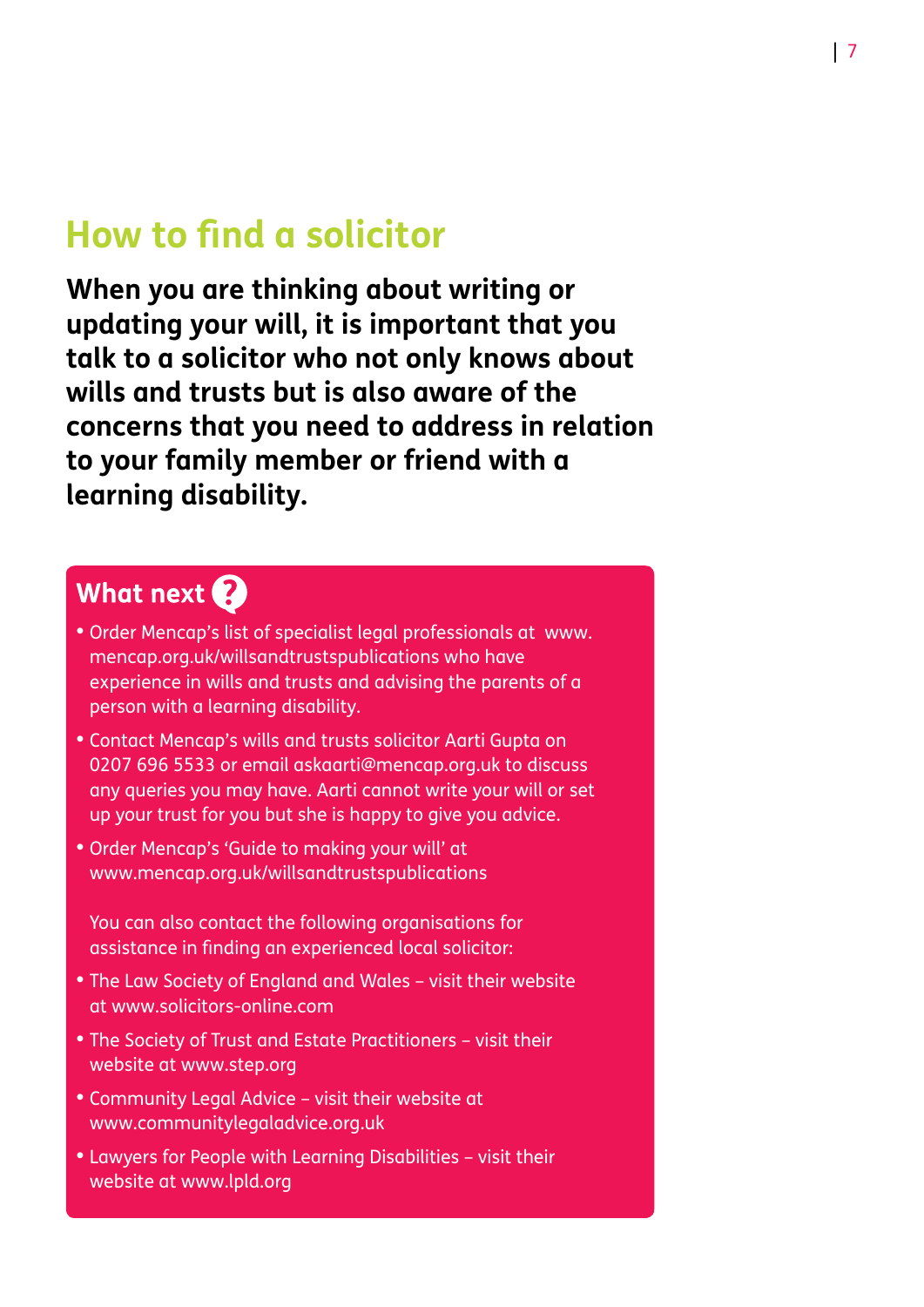## **Frequently asked questions about wills**

#### **Do I need to make a will? What happens if I don't?**

If you do not make a will, the law will decide which members of your family will benefit from the money and possessions you leave behind, and how much they will get. These are known as the intestacy rules.

If you are married, on your death your husband or wife would get all the personal items, a gift of £450,000 and half of everything else. The other half would go to your children (if any) when they reach 18, whether they are able to manage their finances or not, even if it would affect their state benefits.

If you are not married, or are the last remaining parent, on your death all of your money and possessions would be shared between your family in the following order – your children, your parents, your siblings (and their children) and your aunts and uncles (and their children).

If there is no one in the family who can benefit, your entire estate passes to the Crown. To avoid this, you should consider making a very simple will and leaving everything to a friend or charity.

#### **I don't want my child's benefits to be affected by an inheritance, why don't I just leave all of my estate to one of my other children and tell them to look after their brother or sister with a learning disability?**

If you do this, you will be relying on your other children to be willing and able to carry out your wishes – and this may not always be possible. For example, they may suffer financial difficulties or go through a divorce. This could mean that part or all of the money intended for the person with a learning disability could be 'lost', for example, in a divorce settlement or through bankruptcy.

If you do not make proper provision for someone who is a dependant on you, such as your child with a learning disability, the courts can alter your will after your death to make sure that an inheritance is provided to help support them. Local authorities may apply to the courts on behalf of your child with a learning disability if you have left them out of your will.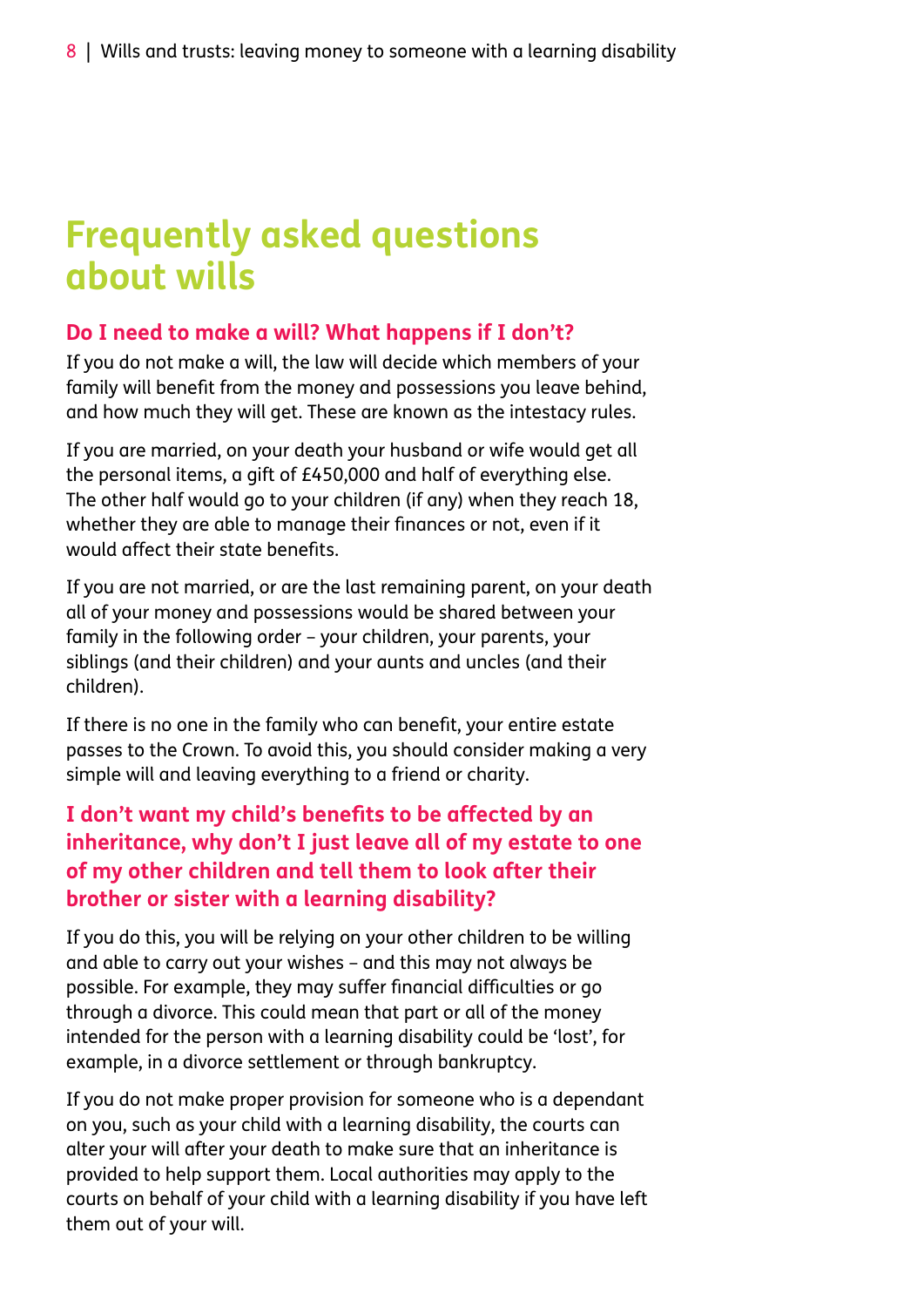If you are planning to leave someone out of your will that would expect to benefit, you should include the reasons for doing this in your will or in a separate letter. The courts will not have to act on your decision, but they will consider your reasons.

#### **"I decided to set up a discretionary trust for**

**my sister, and chose a charity to benefit after**

**her death."** 

#### **How do I balance the interests of my children?**

You will need to decide how much money, or how much of your estate, you would like to allocate to your child with a learning disability.

You may decide that the fairest thing to do is to divide your estate into as many shares as you have children. Then you can make special arrangements for your child with a learning disability by setting up a trust for their share, and provide for your other children in your will.

Alternatively, you may decide that the needs of your child with a learning disability are greater than those of your other children, particularly if your other children are grown up and no longer financially dependent on you.

One possibility is to create a discretionary trust to deal with the whole of your estate and to rely on the trustees of your will to divide this between all your children after your death, depending on their circumstances and needs at the time, but leaving money in the trust to look after the needs of your child with a learning disability.

#### **Do I have enough money to leave a gift to Mencap?**

We need people's continued support to provide services, advice and support to meet people with a learning disability's needs throughout their lives. Any gift – whatever the size – has enormous value to Mencap. Whether you leave us a sum of money, your house, a share of your estate or even all of your estate – we thank you. Gifts like these are vital to the future of Mencap and our work. Your legacy can help us improve the lives of thousands of people.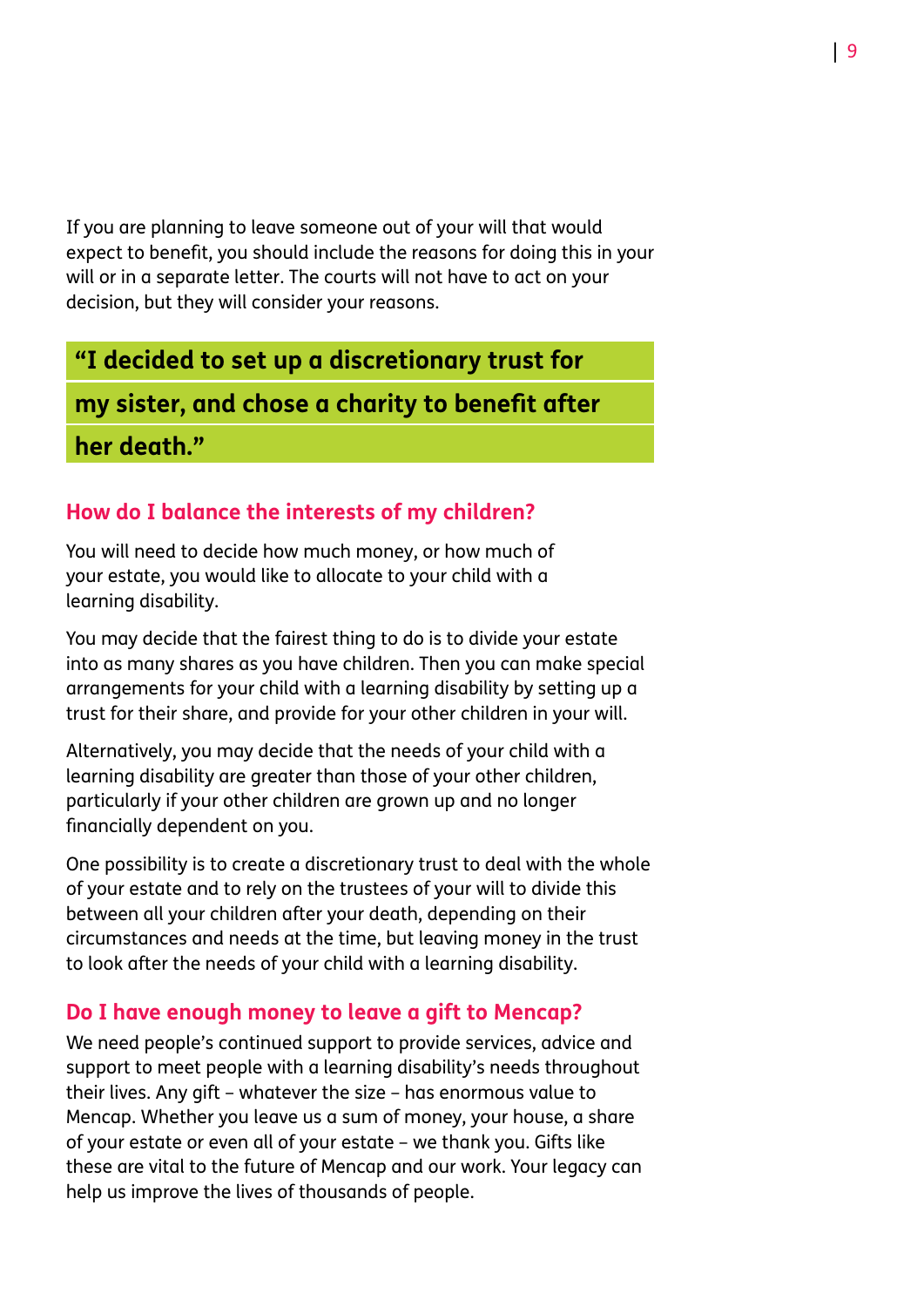### What next ?

**•** Find out more about leaving a legacy to Mencap at www.mencap.org.uk/legacies

#### **What happens next?**

Once you have made your will, it is important to review it regularly. Changes in your life such as marriage, divorce and changes in financial circumstances can all affect your will – if your wishes change, it should too. You can make small alterations to an existing will by adding an additional written instruction, which is known as a codicil.

You need to keep your will somewhere safe and let your executors know where it is. If your will cannot be found at the time of your death, then it may be treated as if it does not exist. It's a good idea to keep the original will at your solicitor's office or at your bank, and to have an extra copy at home.

## **What is a trust?**

### **A trust is a binding arrangement under which a person gives money or property 'upon trust' to another person or persons, who are known as 'trustees'.**

The trustees use the trust fund for the benefit of an individual or group of individuals, who are known as 'beneficiaries'. The trustees then have to look after the trust fund for the beneficiaries. These arrangements are usually set out in a trust deed that you make before you die, or in your will, which means the trust will start on your death.

### What next ?

**•** Order the Mencap booklet 'Leaving money in trust' which has more information about setting up a trust at www.mencap.org.uk/willsandtrustspublications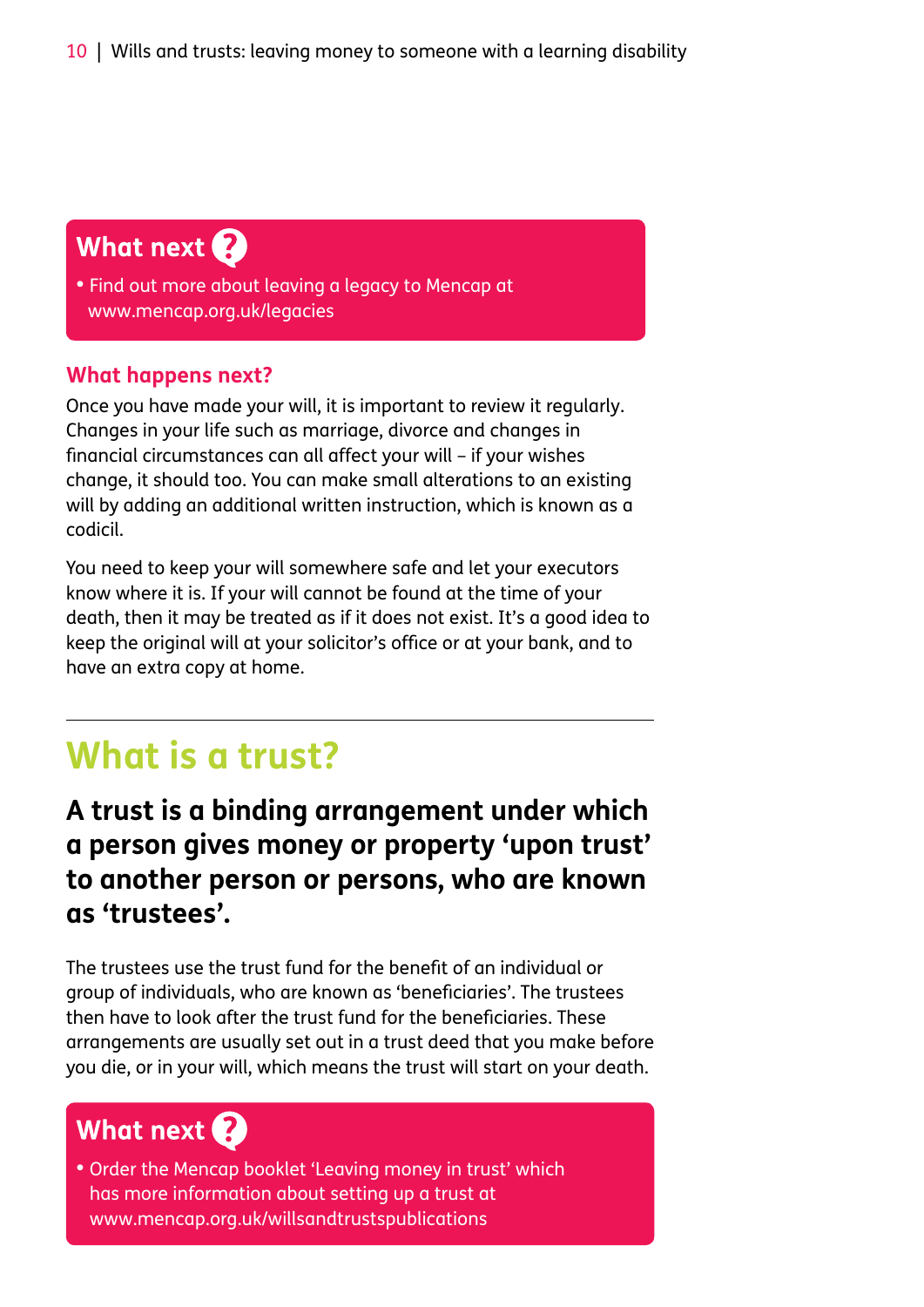## **Why should I set up a trust?**

## **"Setting up the trust has given me peace of mind about my daughter's finances after my death."**

**•**  Setting up a trust means you can leave money for a family member or friend with a learning disability without them having to worry about the responsibility of looking after it in their lifetime. It is also a way of avoiding applications to the Court of Protection for a deputy to be appointed to deal with their finances if they are not able to manage looking after the money themselves.

- **•**  A trust offers more protection, as the trustees have control over the trust fund, not the person with a learning disability.
- **•**  If an adult with a learning disability is, or is likely to be, entitled to means-tested state funding in the future, they can be a beneficiary of a discretionary or a disabled person's trust. This means the money that they get from the trust fund will not be included when they are being assessed. This is not true for all trusts – so it is very important that you discuss with your solicitor the type of trust you want and how it might affect someone's right to state funding.
- **•**  By putting money into a trust for a person with a learning disability, you can make the money available for them in their lifetime should they need it, for example for holidays, equipment or healthcare. You can also dictate where the money should go on their death, for example to your other children or family members, or to charity.

## **What**

### What next ?

- **•** Order Mencap's list of specialist legal professionals who have experience in writing wills and setting up trusts at www. mencap.org.uk/willsandtrustspublications
- **•** Order the Mencap booklet 'Leaving money in trust' at www.mencap.org.uk/willsandtrustspublications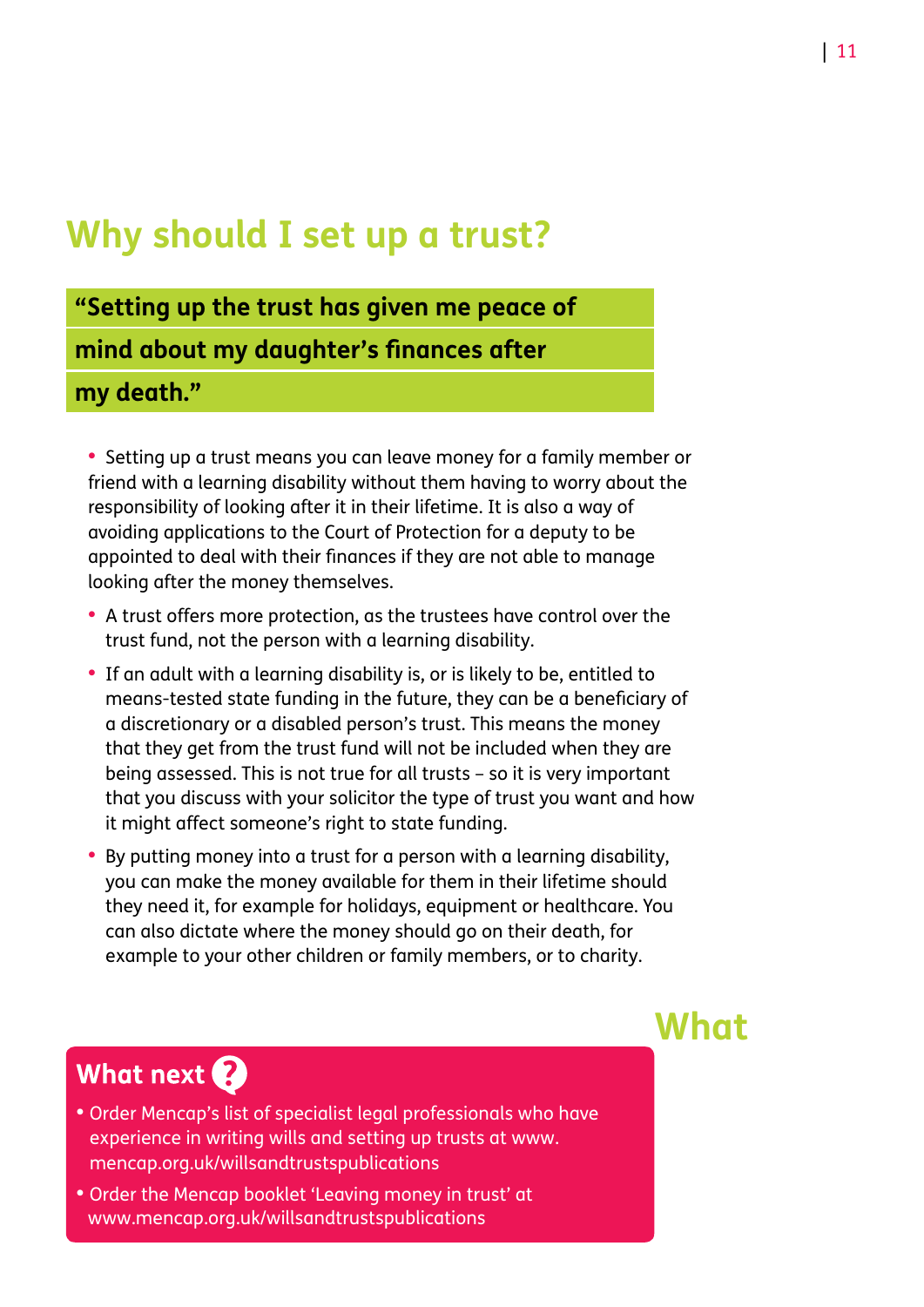## **duties and responsibilities does a trustee have?**

**"The trust funds the cost of living in my care**

**home, visits to my family and my annual season**

**ticket for my favourite football club."** 

#### **As a trustee, your role is:**

- to manage the assets of the trust, by investing the money or maintaining a property
- **•**  to make payments to beneficiaries
- to prepare accounts for the money and property you look after
- **•**  to pay any tax that is due.

Trustees sometimes do much more than this and may be closely involved in the day-to-day welfare of a beneficiary. Trustees also have the power to ask others to carry out tasks for them.

### What next ?

**•** Order Mencap's 'Guide to being a trustee' for more information at www.mencap.org.uk/ willsandtrustspublications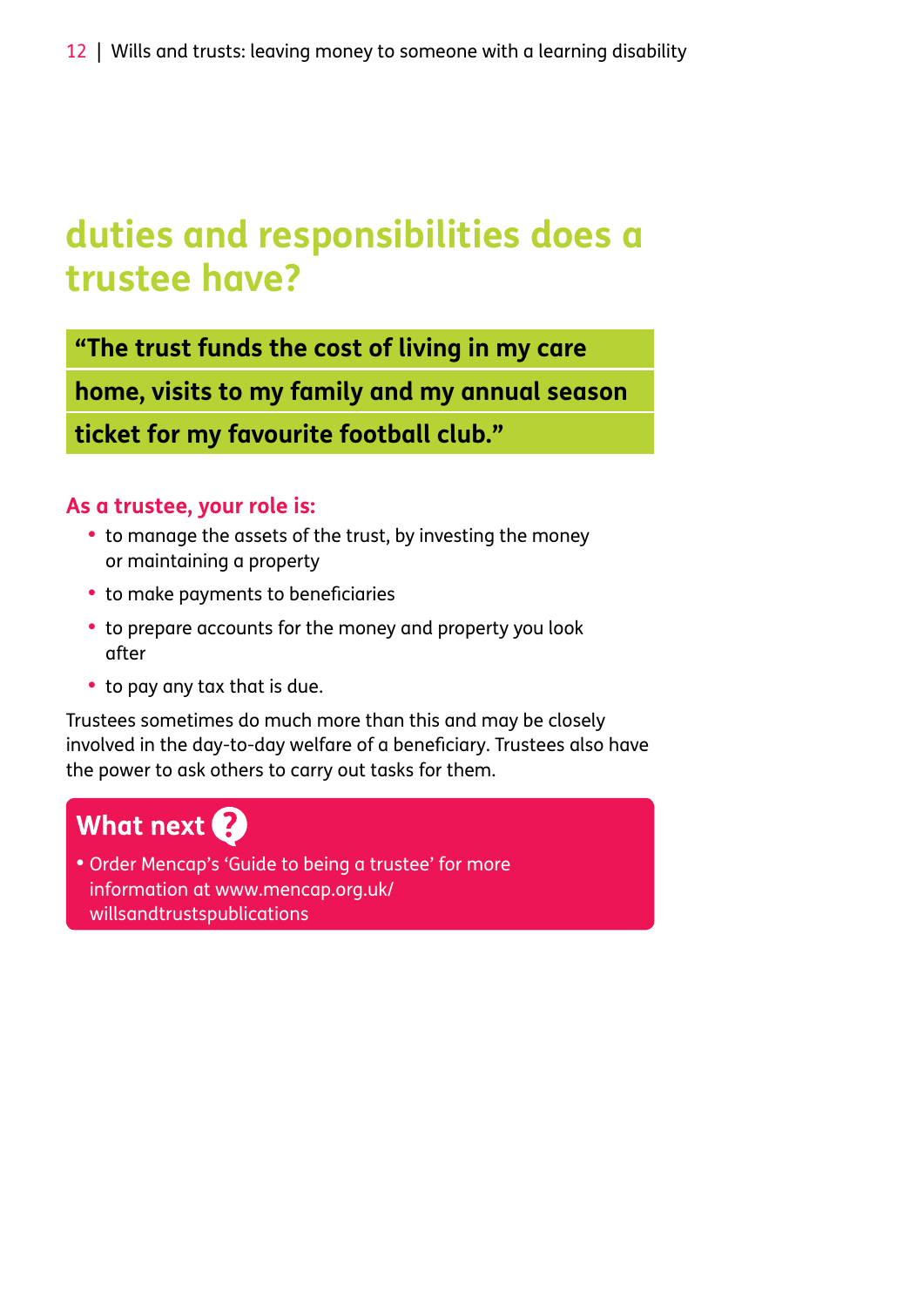## **Who can I appoint as trustees?**

**"In terms of trustees, we chose our older**

**children and the firm of solicitors who made**

**our wills."** 

### **You should take great care over your choice of trustees.**

Always appoint people who are capable of coping with the responsibility and work involved. It is always best to ask the person whom you would like to appoint whether they are willing to act in this role before making your decision.

#### **You may wish to appoint:**

- **•**  family members
- **•**  friends
- **•**  professionals (such as your solicitor or accountant)
- **•**  institutions (such as a bank's trustee service).

Only professional trustees can charge for their services. You can appoint someone as a trustee who is also a potential beneficiary of the trust.

### What next ?

**•** Find out more about the Mencap Trust Company Limited at www.mencap.org.uk/mencaptrustcompany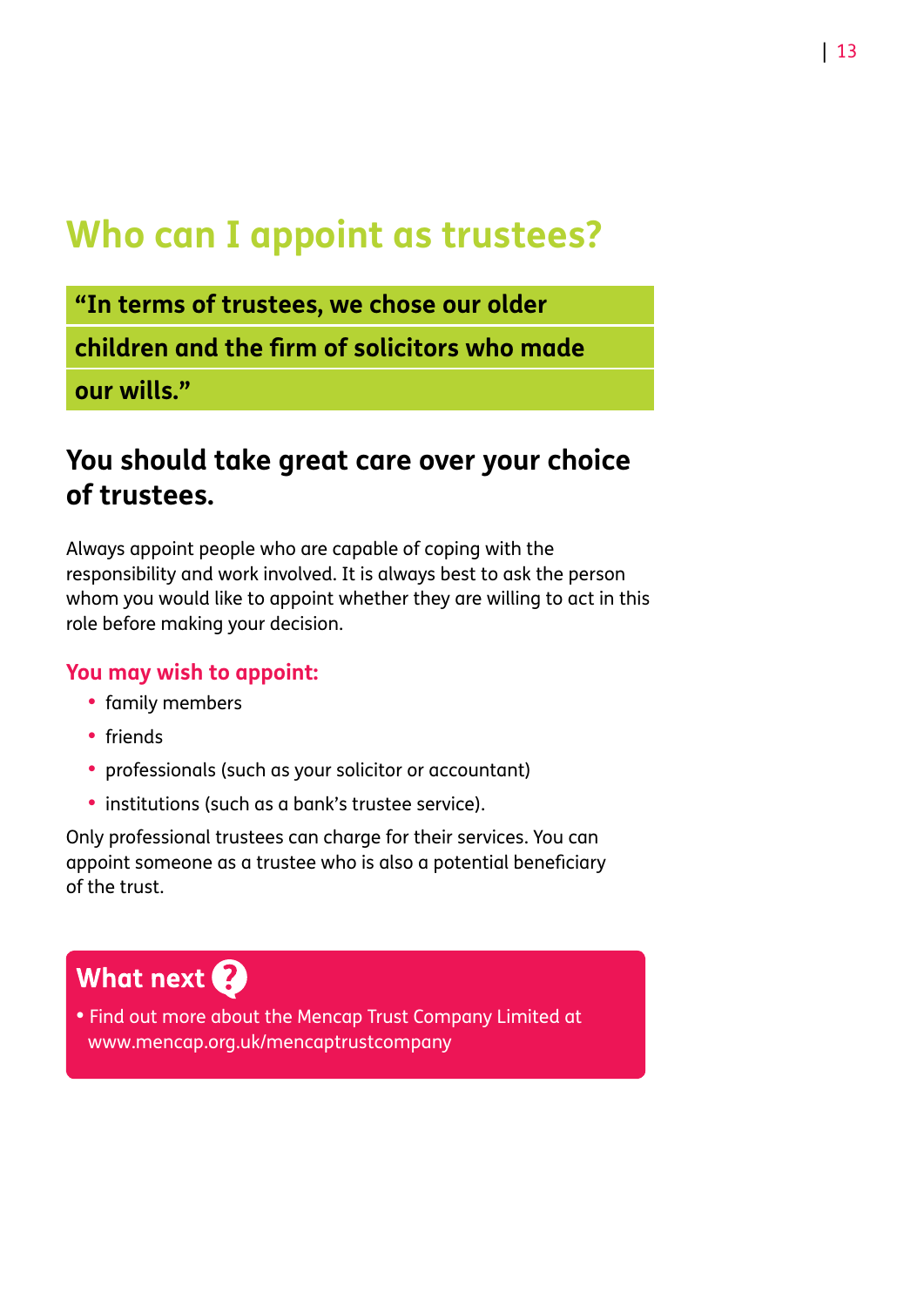

## **How many trustees can I appoint?**

### **You can appoint between one and four trustees, but it is normally a good idea to appoint at least two.**

It is also recommended to have at least one trustee who is not a family member or a beneficiary of the trust, to ensure there is an independent person helping to make the decisions.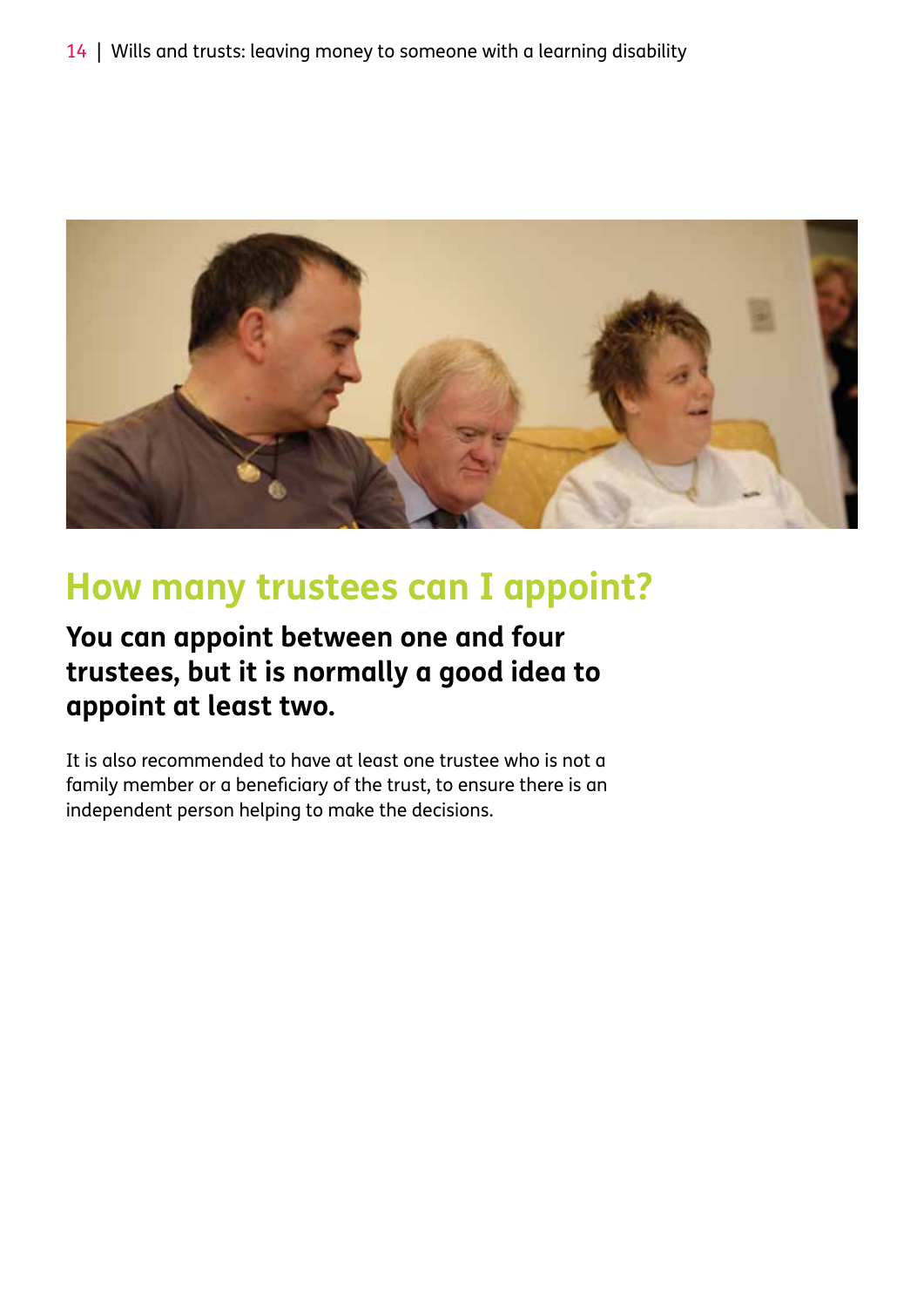## **How can I tell my trustees how to manage the trust?**

### **If you decide to set up a trust, it is a good idea to leave the trustees a 'letter of wishes' saying what you would like to happen.**

#### **The letter of wishes should explain:**

- the reason for setting up the trust
- **•**  guidance on how the trust fund should be used to help or protect your child with a learning disability
- how the remaining trust fund should be distributed after your child's death, for example to other family members or to your favourite charities

While such a letter will not be legally binding on your trustees, it can be referred to for guidance from time to time.

#### **"Our letter of wishes has guided the trustees**

**to consider our granddaughter with a learning**

**disability as the main beneficiary of the trust."**

### What next ?

**•** Read an example of a letter of wishes by ordering Mencap's 'Guide to making your will' at www.mencap.org.uk/willwillsandtrustsguide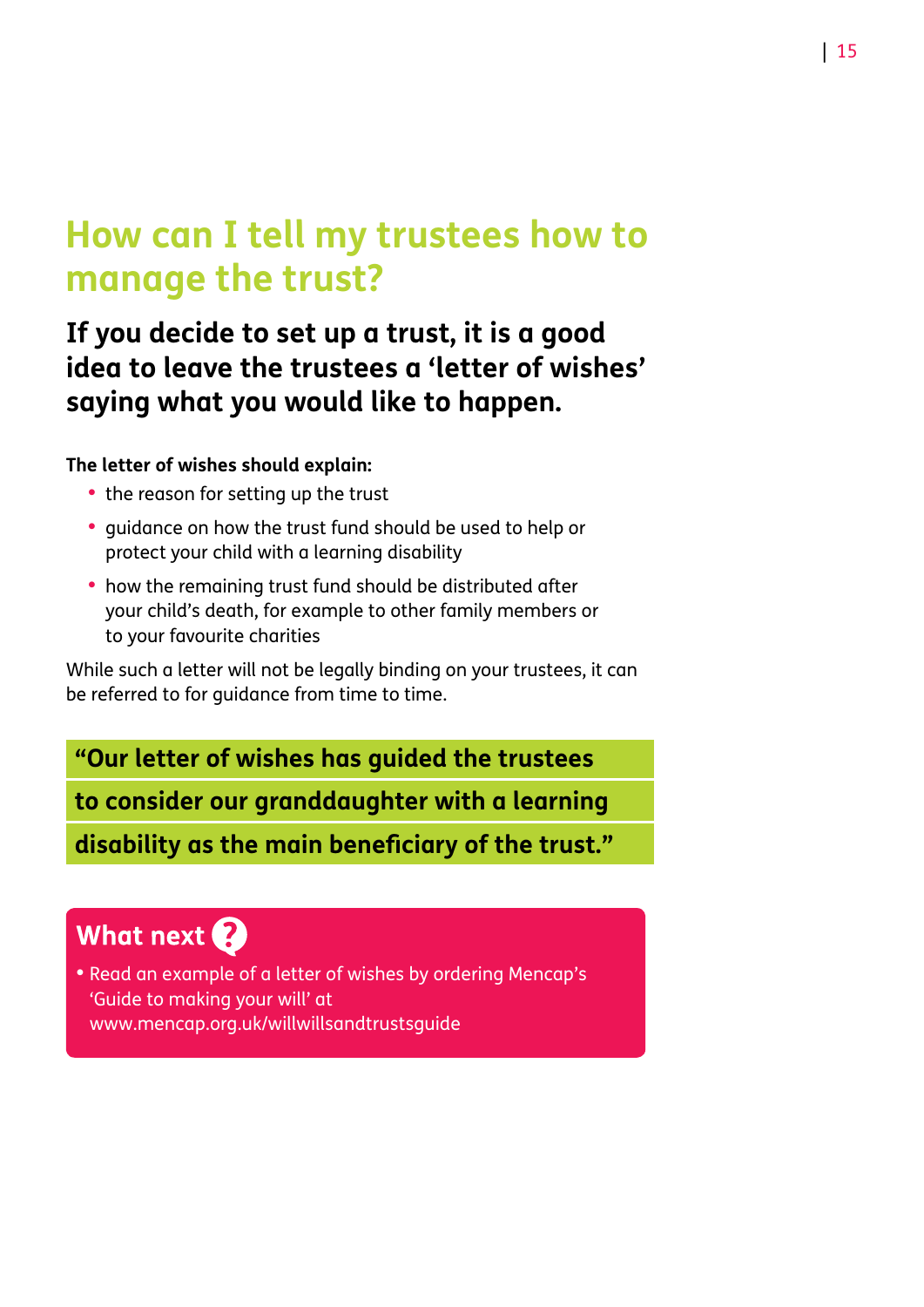## **What can I put in a trust and how much?**

### **You can put money, shares and/or property into a trust.**

Generally it is not worth setting up a trust for under £10,000. If you are thinking about setting up a trust, you need to think about what will be required to look after the person with a learning disability after your death, based on their needs and their life expectancy.

Things to consider include pocket money for them, money to pay for trips and holidays, clothes and equipment, healthcare, extra support and even a house for them to live in.

## **What type of trust should I set up?**

### **There are several types of trusts.**

You will need to discuss your situation and circumstances with a solicitor, who will advise you on all the options available to you.

#### **The most common types of trust are:**

#### **1. Discretionary trusts**

With a discretionary trust, the trustees can decide which beneficiaries will benefit from the trust. None of the beneficiaries have an absolute right to all the money in the trust, nor the income that comes from it – they only have a potential right. The trustees may, at any time, grant them a sum of money from the trust, if they think that it is appropriate. Throughout the year, the trustees can choose whether or not to make payments to your child with a learning disability and how much to pay. They can also choose to buy things for his or her benefit. This way, the payments can reflect your child's needs at the time.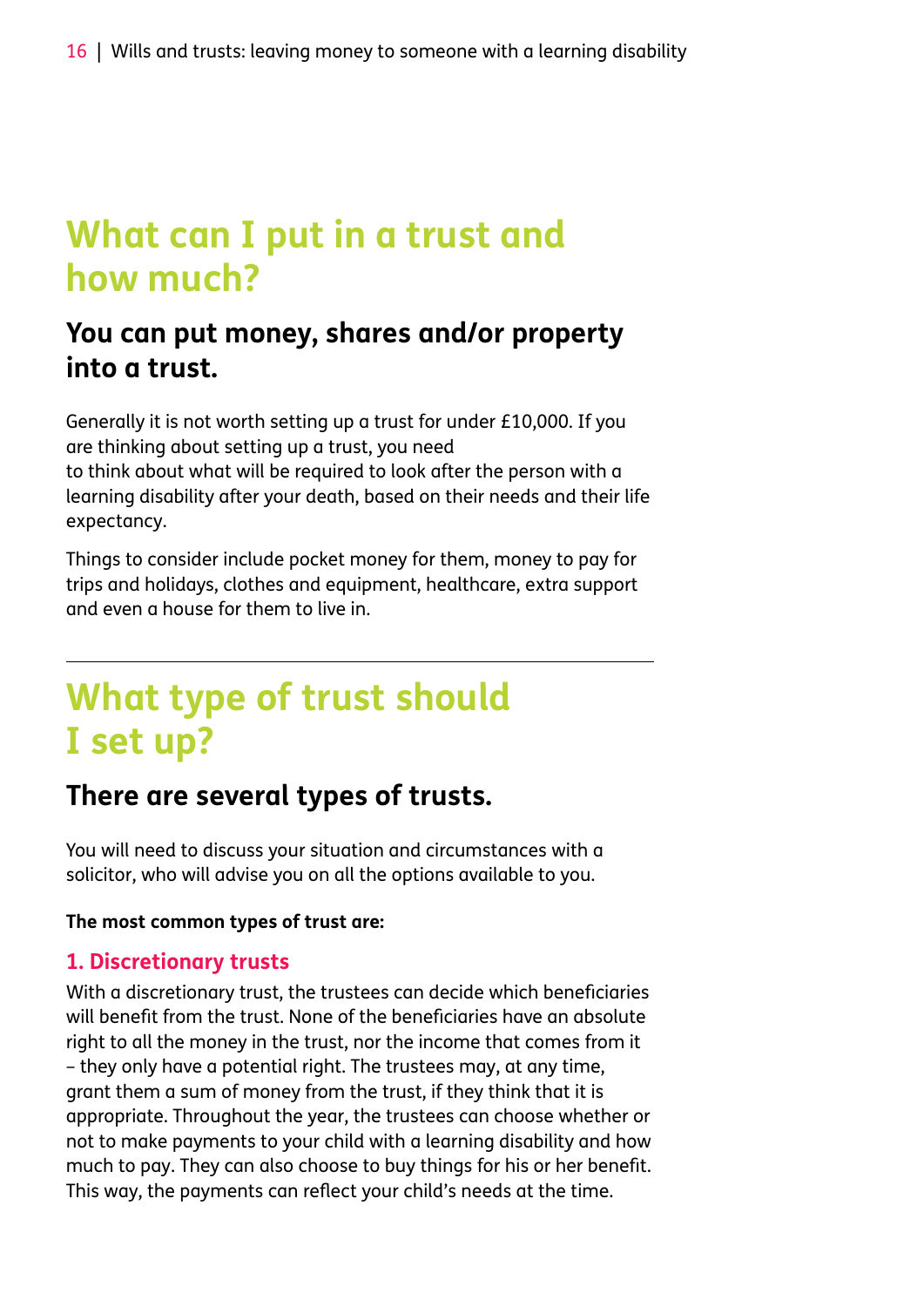With a discretionary trust, your child is not technically 'entitled' to money from the trust. This means that the money or any other assets in the trust will not be taken into account when assessing whether they can receive means-tested state funding. The only thing taken into account will be the value of the payments actually made to them. In addition, because it is a discretionary trust, the assets will not be treated as part of their estate on their death for the purposes of inheritance tax.

#### **"I live on my own in my own flat. I chose it**

#### **and the money in the trust fund paid for it."**

#### **2. Disabled person's trusts**

This is a special type of discretionary trust that can be created for a person who is incapable of looking after their affairs or is entitled to disability living allowance at the highest or middle rate.

Under the terms of this trust, your child with a learning disability would be named as the 'primary beneficiary' of the trust, and other beneficiaries, such as your other children, would be named in a separate class of beneficiaries. The primary beneficiary will then be entitled to the income of the trust, although this should not affect their entitlement to state benefits. However, if the trustees decide to make a payment from the capital of the trust to any one of the beneficiaries of the trust, they must make the same payment to the primary beneficiary.

There are certain tax advantages to this type of trust whilst it is running but, when your child dies, the trust will be taken into account for inheritance tax purposes.

### What next ?

- **•** Order the Mencap booklet 'Leaving money in trust' at www.mencap.org.uk/willsandtrustspublications
- **•** Find out more about the Mencap Trust Company Ltd at www.mencap.org.uk/mencaptrustcompany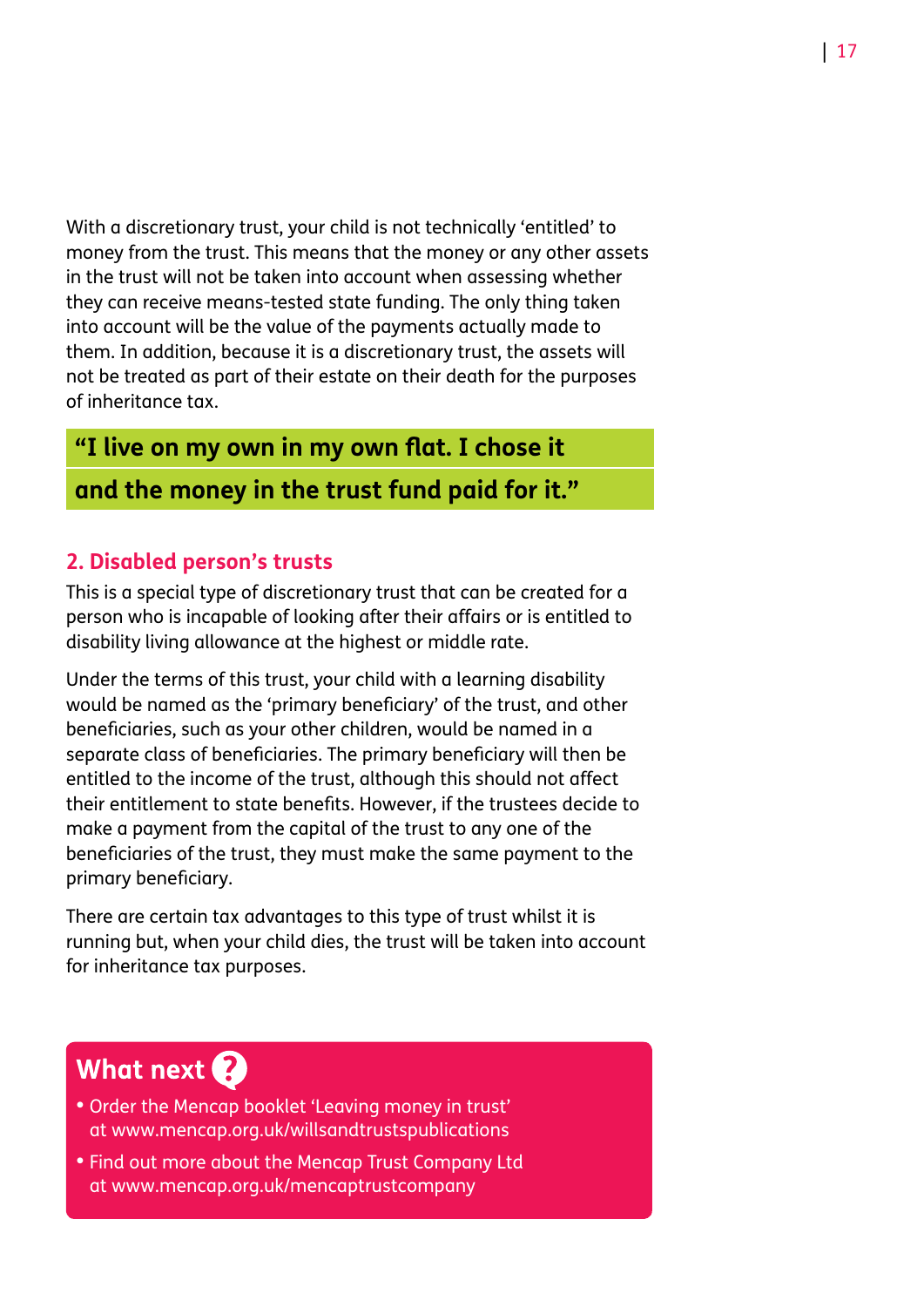

## **Mencap Trust Company Limited**

**Mencap Trust Company Limited is a company that manages special discretionary trusts set up for people with a learning disability. It is run from Mencap's National Centre.**

Some people choose to appoint a company rather than an individual to act as the trustee of their trust. This may be because they do not know anyone who can act as trustee, or because they do not want to place this responsibility on them. In addition, a trust company has knowledge and experience in running trusts.

If you are thinking of doing this, Mencap Trust Company Limited can act as the trustee of an individual trust that you set up with the company. They will work with the beneficiary's family and carers to ensure that they make the best financial decisions for them throughout their lives.

**"I was worried about how to find trustees**

**because of all the responsibilities they carry.**

**I didn't know any solicitors with that expertise,**

**and I didn't want to ask any of our extended**

**family to take it on."**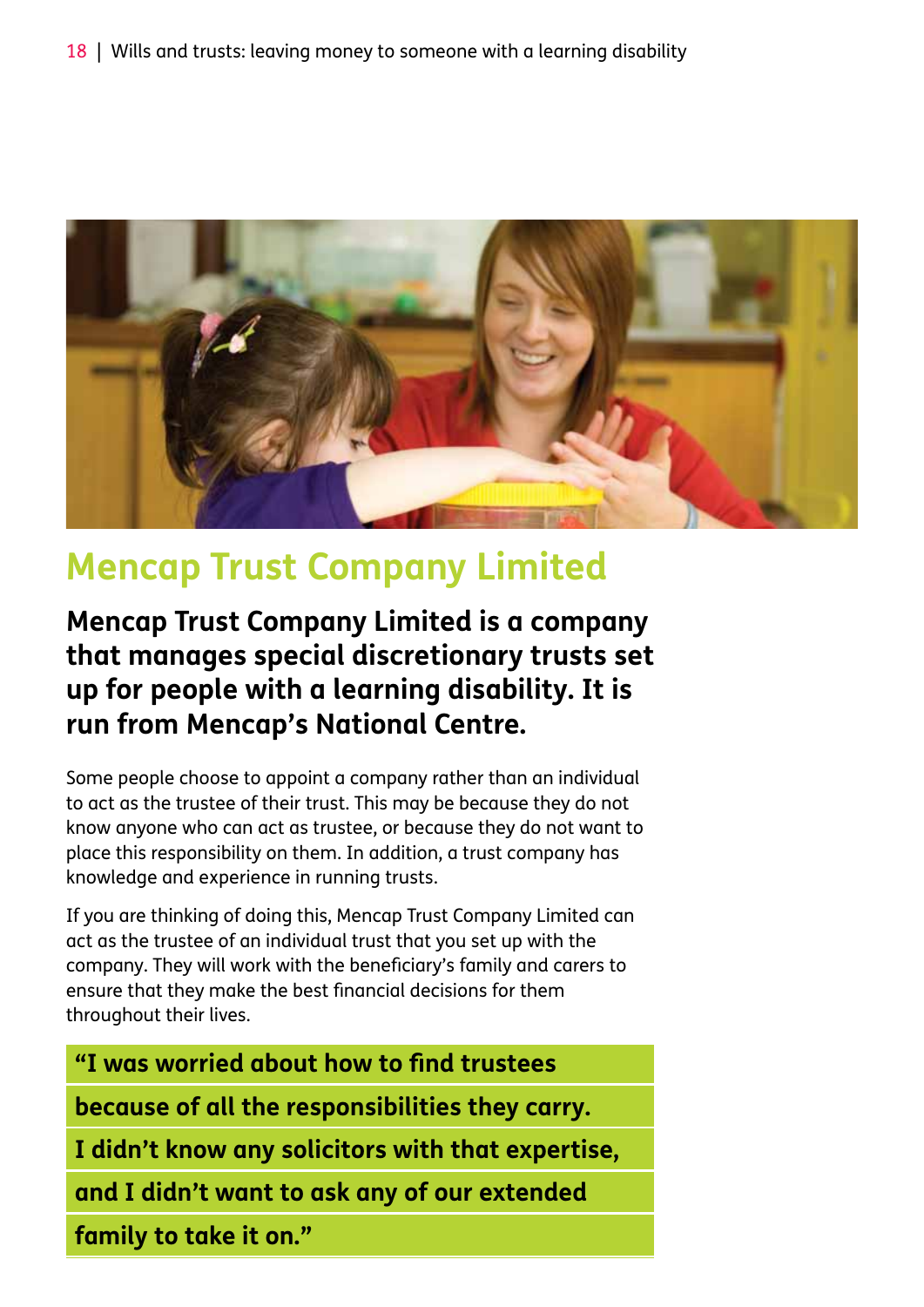To set up a trust you need to do the following:

- **•**  Set up a standard trust with Mencap Trust Company Limited with an initial amount of £5. The charges for setting up the trust are £305 (£250 plus VAT and initial amount of £5). The company will send you all the paperwork you need to complete.
- **•**  You then leave the trust a further sum of money under the terms of your will. You will need to see a practising solicitor to make a new will.
- **•**  On your death, the money will be paid to the trustees and the trust will be activated.

Mencap Trust Company Limited is a not-for-profit organisation and the company will generally only act where there is at least £10,000 in the trust fund.

## What next ?

- **•** Find out more about the Mencap Trust Company Limited on the Mencap website at www.mencap.org.uk/mencaptrustcompany
- **•** Order an information pack about the Mencap Trust Company Limited at www.mencap.org.uk/willsandtrustspublications or contact them on 020 7696 6932.

## **Further help**

The Mencap wills and trusts team offer information and advice on setting up wills and trusts. For more information and support you can:

- **•**  call us on 020 7696 6925 if you would like someone to visit you at home to discuss matters further.
- **•**  order any of the guides or booklets provided by the wills and trusts team at www.mencap.org.uk/willsandtrustspublications
- **•**  visit the wills and trusts section of the Mencap website at www.mencap.org.uk/willsandtrusts

You can also find out about Mencap's free seminars about wills and trusts for the benefit of someone with a learning disability. To find an event in your area see the wills and trusts seminar calendar at www.mencap.org.uk/planningforthefuture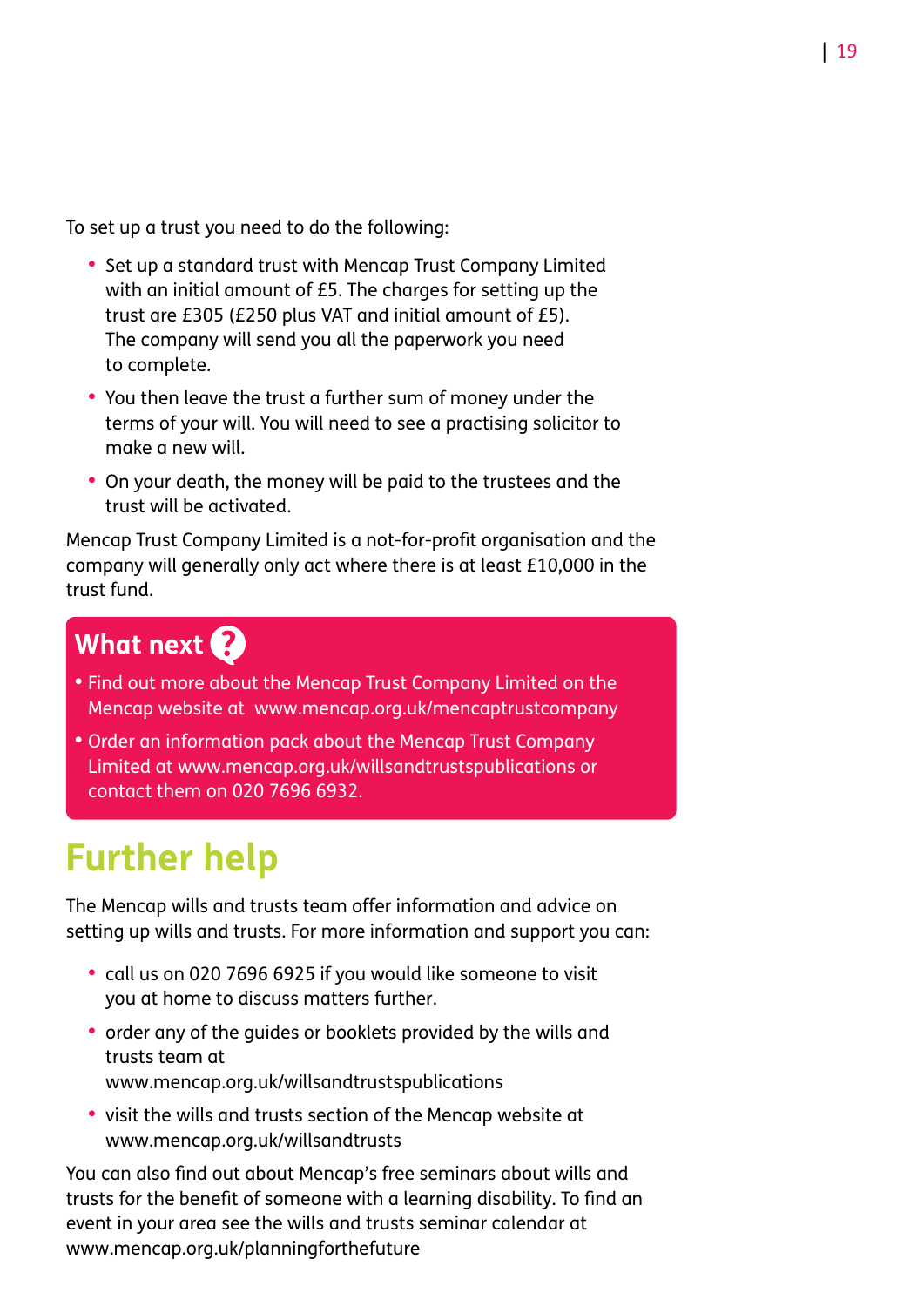## **Key words**

#### **Assets**

Assets are everything that you own like your home, car, jewellery, savings accounts, investments or anything else of value.

#### **Beneficiary**

A beneficiary is a person or organisation to whom you leave a gift.

#### **Binding**

Binding means an agreement or promise that is recognised by law and cannot be broken or changed.

#### **Capital**

Capital includes cash, money held in banks and building societies, premium bonds, unit trusts, investments, property, and includes charitable or voluntary payments made to an individual.

#### **Codicil**

A codicil is an additional legal document to your will which makes minor amendments to your will.

#### **The Crown**

The Crown is Her Majesty's Government.

#### **Dependant**

A dependant is a person who depends on you for financial support because they are a child or because they have particular needs.

#### **Disabled person's trust**

A disabled person's trust is a special type of discretionary trust where a 'primary beneficiary' is named - this would be a person who falls within the definition of disabled.

#### **Discretionary trust**

A discretionary trust is a trust where all decisions about payments of income and capital are made by the trustees, to a class of beneficiaries (more than one).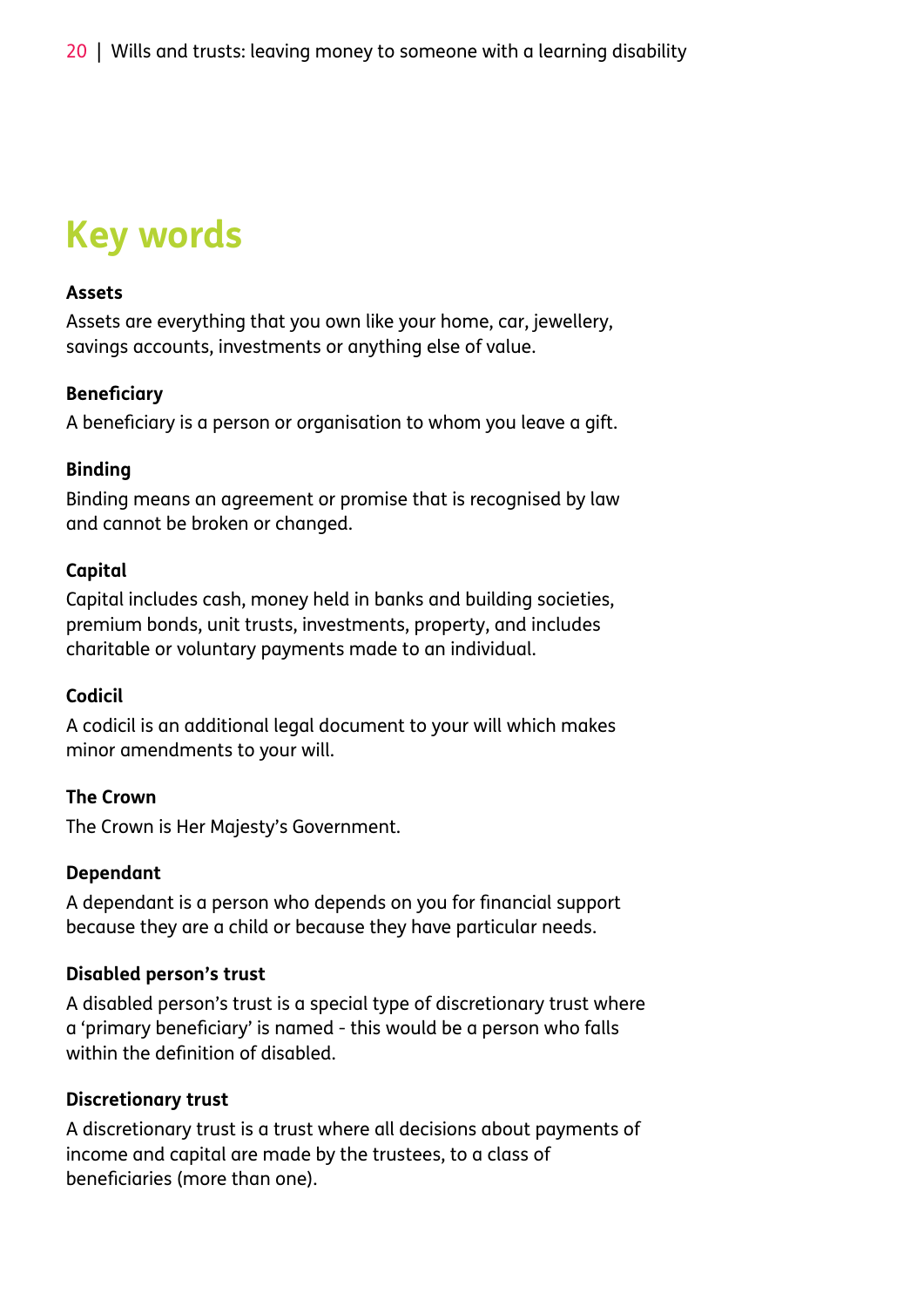#### **Estate**

Your estate is everything you own at the time of your death, after all the money you owe has been paid.

#### **Executor**

An executor is the person you officially choose to make sure that the wishes in your will are carried out.

#### **Guardian**

A guardian is a person you officially choose to physically look after your children who are under the age of 18.

#### **Inheritance tax**

Inheritance tax is a tax that is charged at 40% on the value of your estate after your death. From April 2012 if you leave £10% of your estate to charity the inheritance tax charge on your estate will fall to 36%. Not everyone pays inheritance tax on death. If the value of your estate is more than £325,000 (this increases each year) this tax is payable on your death by your executors.

#### **Intestacy**

Intestacy is when a person dies without making a will and the law determines who gets the estate property.

#### **Legacy**

A legacy is a gift left in your will to a person or an organisation.

#### **Liabilities**

Liabilities are everything that you owe like your mortgage, loans and debts.

#### **Means-tested state benefits**

Means-tested state benefits are benefits awarded to you depending on the income and capital that you already have.

#### **Probate**

Probate is the official proof that executors apply for in court to show that a will is valid.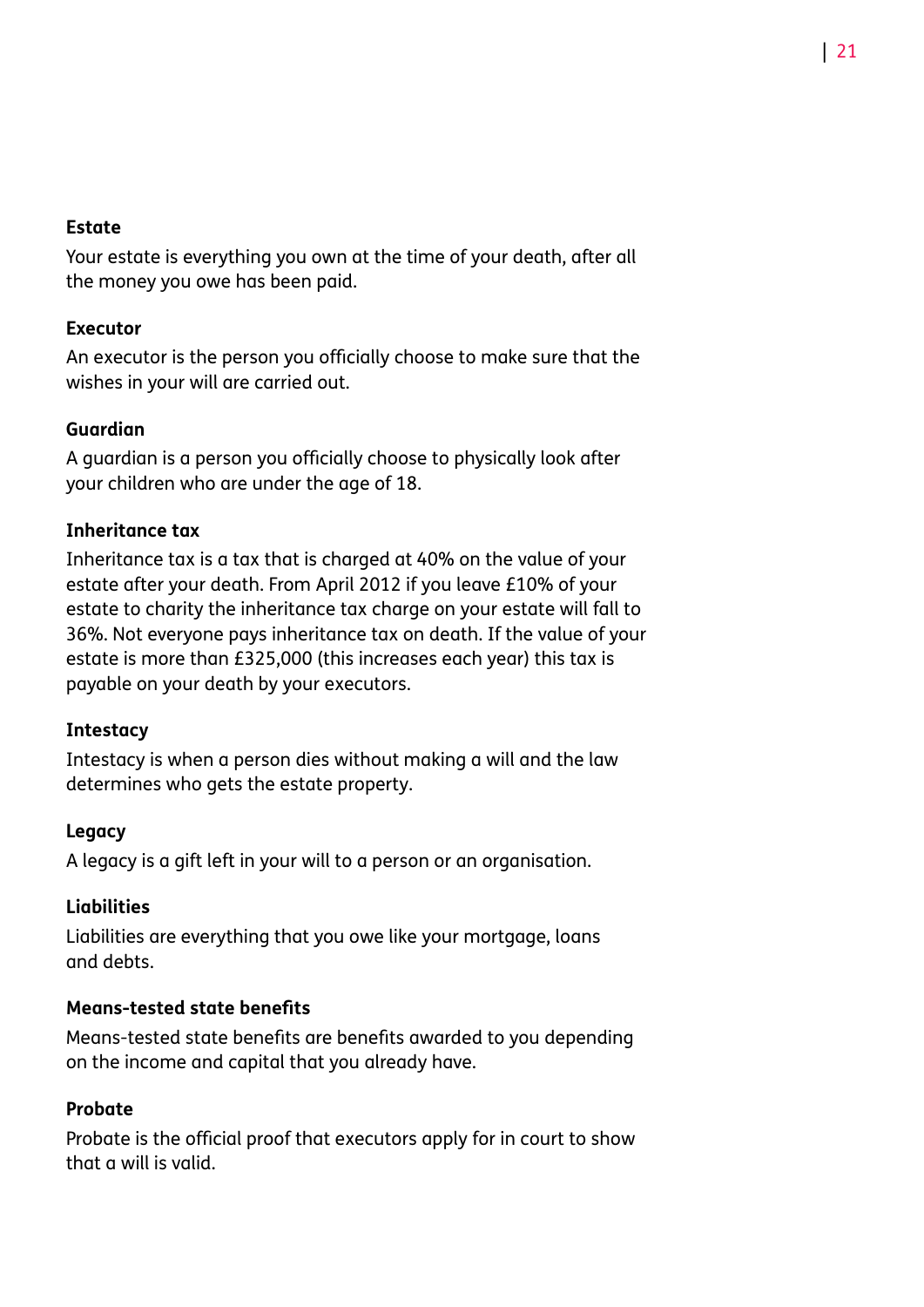#### **Residue**

Residue is what is left of your estate after all your debts have been paid and any gifts in your will have been made.

#### **Sibling**

A sibling is a brother or sister of a person.

#### **Testator**

A testator or testatrix is a person who has made a will.

#### **Trust**

A trust is a legal arrangement that allows a person or an organisation to look after someone else's money. A trust deed is a written legal document recording the terms of the trust and officially chooses the trustees. There are many different types of trusts.

#### **Trustee**

A trustee is someone who is appointed to manage the trust.

#### **Will**

A will is a legal document that gives instructions about what should happen to your money and possessions after you die. It must be signed, dated and witnessed by two people.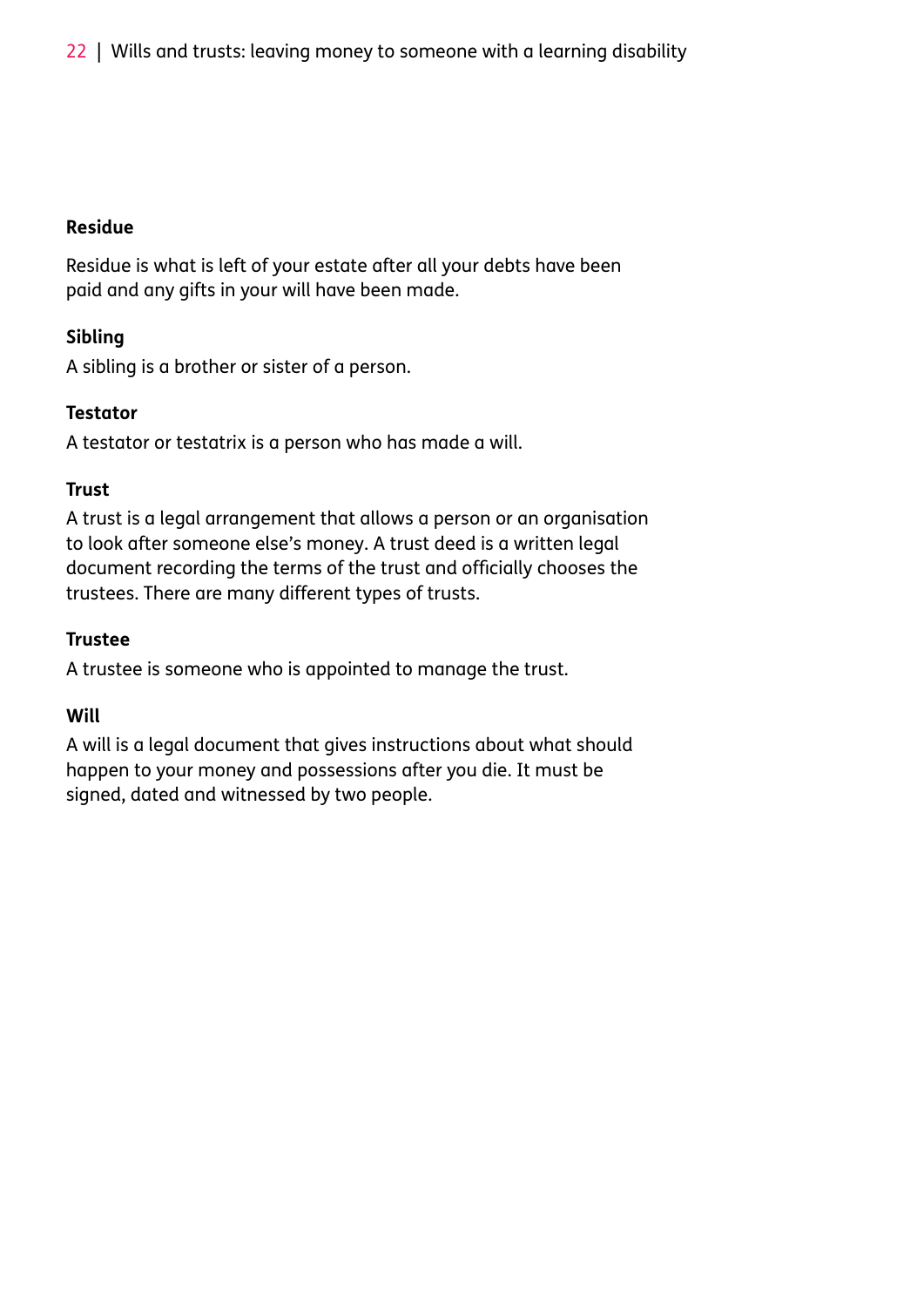## **Contacts**

#### **England**

If you live in England and would like more information on learning disability, you can contact:

#### **The Learning Disability Helpline**

Telephone: 0808 800 1111 Typetalk: 18001 0808 808 1111 Email: help@mencap.org.uk

If English is not your first language and you would like access to a translation service, please contact the Mencap helpline and ask for Language Line.

#### **Northern Ireland**

If you live in Northern Ireland and would like more information on learning disability, please contact:

#### **Mencap's Information Service**

Telephone: 0808 800 1111 Email: mencapni@mencap.org.uk

#### **Wales**

If you live in Wales and would like more information on learning disability, please contact:

#### **Wales Learning Disability Helpline**

Telephone: 0808 800 1111 Email: information.wales@mencap.org.uk

#### **Scotland**

If you live in Scotland, and would like more information on learning disability, please contact:

#### **ENABLE Scotland**

Telephone: 0141 226 4541 Email: info@enable.org.uk Website: www.enable.org.uk